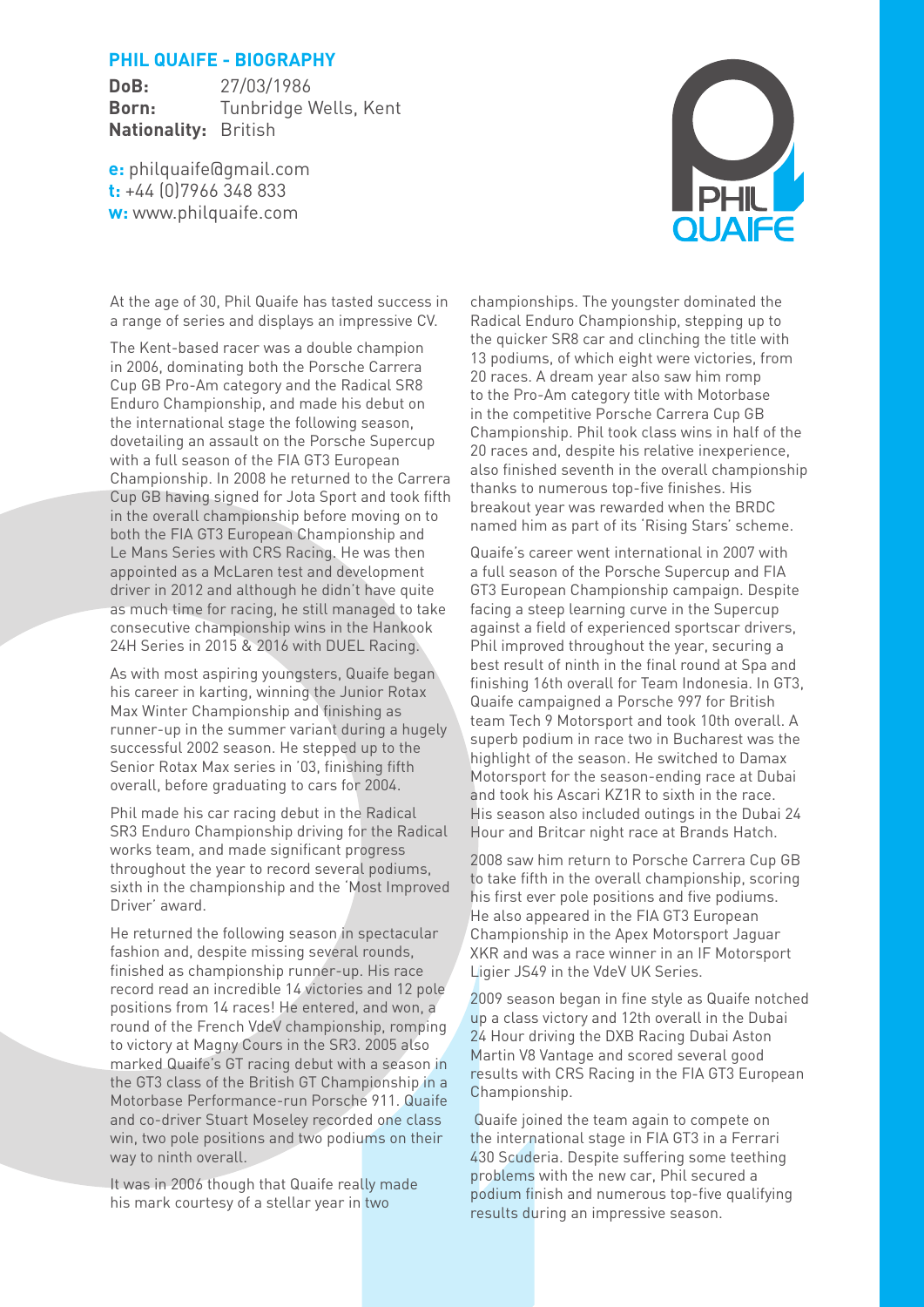# **PHIL QUAIFE - BIOGRAPHY**

**DoB:** 27/03/1986 **Born:** Tunbridge Wells, Kent **Nationality:** British

**e:** philquaife@gmail.com **t:** +44 (0)7966 348 833 **w:** www.philquaife.com



He also made his debut with the team in a GT2 Ferrari at the 24 Hours of Spa, where he finished fourth on the day, but a disqualification pushed him up to third.

2010 saw Quaife move up to the prestigious Le Mans Series, again with CRS Racing. He immediately scored a superb fourth place on his debut at Paul Ricard in the hotly-contested GT2 category. He went on to finish 10th in the drivers' standings after a strong first year. He was also employed by several teams as a development driver.

Phil returned to the series in 2011 to contest the new LM GTE Pro-Am class with CRS Racing. Despite suffering a season of misfortune, Quaife scored his first series' podium of the year at Estoril en route to fourth place in the final driver standings. His talent had been recognised and he was drafted into McLaren's MP4-12C GT3 development project for the 24 Hours of Spa and Blancpain Endurance Series finale at Silverstone. There he out-qualified the team's regular drivers before running as high as second in the race. Success was also enjoyed in the UAE GT Championship where Phil's contribution of three wins and a further three podiums aboard MSW Racing's Porsche 997 Cup helped co-driver Jon Simmonds claim the title. There was also time for several VLN outings – including a victory and two more rostrums – aboard Bonk Motorsport's BMW M3 before making his debut at the fearsome Nordschleife for the Nurburgring 24 Hours.

Away from the track Phil began working with McLaren Automotive in 2012 and, having won their trust for his accurate technical feedback, was offered a full-time contract as an official test and development driver. The demands of refining the British marque's range of production and competition supercars saw Phil make only sporadic race appearances during the year, and when he has it's often been as the professional in an otherwise gentlemen driver crew. Successful outings included outright victory at the 24 Hours of Barcelona for McLaren customer team Lapidus Racing and a lights-to-flag class win at the Dubai 24 Hour event.

Phil's commitments with McLaren continued into 2013 and he attended his first Goodwood Festival of Speed with the manufacturer, as he continued to make sporadic appearances for several teams throughout the year. He finished fourth in class on his European Le Mans Series whilst driving a BMW Z4, and also impressed at the Dubai 24H in a McLaren GT3 to finish sixth in the A6-Pro class.

2014 saw Phil secure a drive with Boutsen Racing in the Blancpain Endurance championship for the first couple of rounds. He continued to show promise over pre-season testing, as he helped improve his team-mate's pace. Quaife also went on to compete at selected rounds of the 24H Series with Duel Racing in a Seat Cupra Cup car, finishing fourth at the Barcelona 24H, as he continued to demonstrate his ability in endurance racing in various categories of cars.

This talent was realised to its fullest potential during the 24H Series in 2015, in which Phil competed in his first full season with Duel Racing. It was a great year for Quaife and the team, which started with a commanding class victory at the Dubai 24H. He then went on to take podiums in Mugello and Paul Ricard, before returning to the top step in Barcelona. The squad rounded the year off with yet another podium in Brno, resulting in a comfortable victory in his first attempt of the championship.

Heading into the 2016 season as defending 24H Series champions, Phil continued where he left off as he won the Dubai 24H for the second consecutive year, before finishing on the podium as the series headed to Silverstone. He then went on to take back-to-back victories in Paul Ricard and Barcelona on his way to yet another 24H Series title. His expertise isn't just limited to endurance racing though, as he also took part in the Monaco Historic Race in a Shadow DN3 F1 car with VMS Racing. A technical issue in qualifying put him on the back of the grid, but he fought through to finish 14th, putting on an exciting show in the process.

On top of the Dubai 24H which he took part in for the tenth time, Quaife is looking for further opportunities to race in 2017, having decided to move on from McLaren Automotive after six years, and is keen on helping his next team reach the top.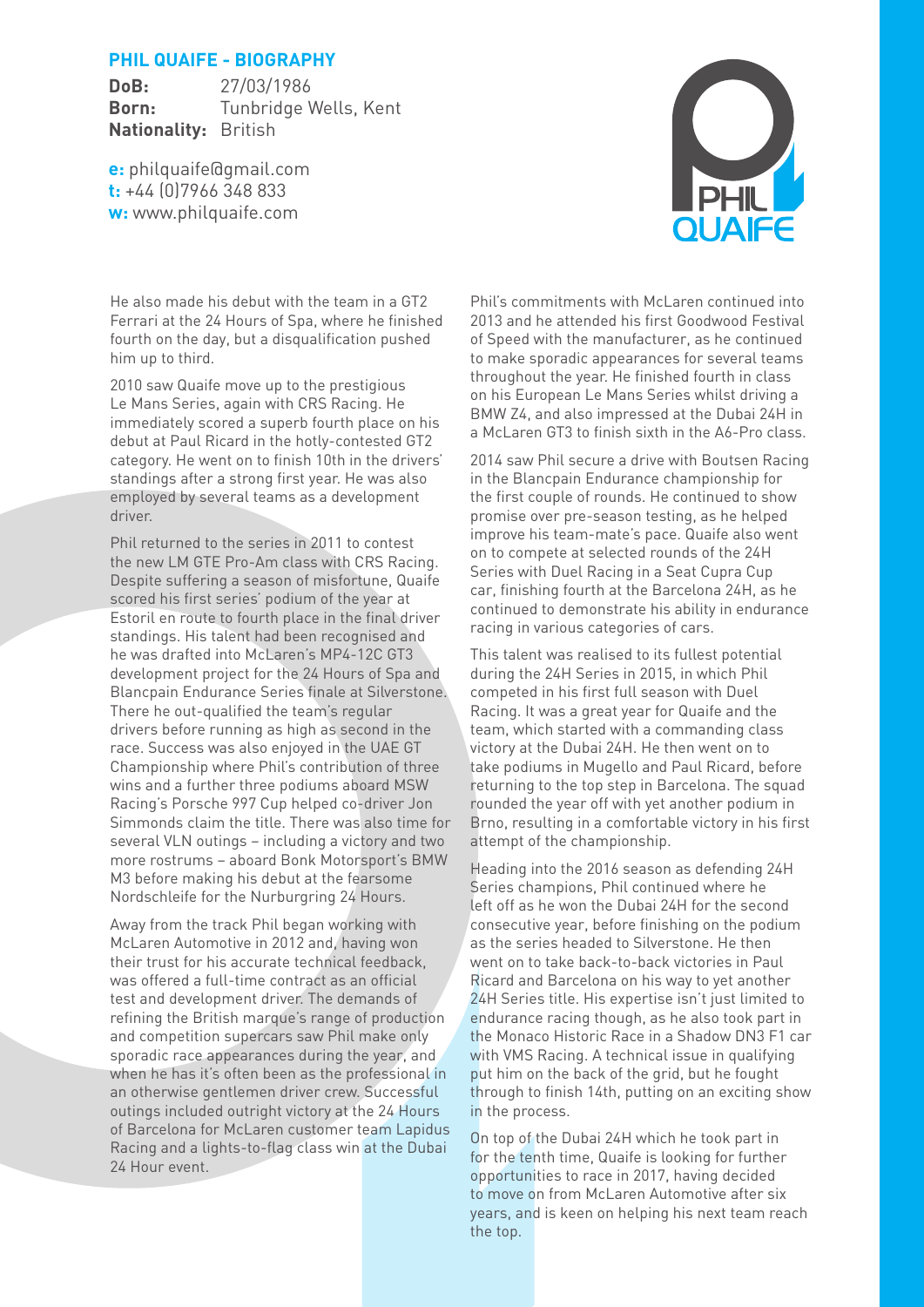

# **PHIL QUAIFE - CURRICULUM VITAE**

# **2017**

# **DUBAI 24 HOUR – PORSCHE 911 CUP CLASS**

Memac Ogilvy Duel Racing, Porsche 991 Cup

• Forced to retire while running in a podium place

### **2016 24 HOUR SERIES – TCR**

Memac Ogilvy Duel Racing, SEAT Leon Cup Racer

- International Endurance Series TCR drivers' and teams' champion
- 3 class wins out of 4 entries

### **McLAREN AUTOMOTIVE**

Official test and development driver

- Involved in 540C/570S Programmes
- Worked on one project still to be launched
- Regularly used as the driver at press/ marketing events

### **2015 24 HOUR SERIES – A3T**

Memac Ogilvy Duel Racing, SEAT Leon Cup Racer

- Overall Teams' champion
- 2 class wins, 3 podiums

#### **DUBAI 24 HOUR – A3T**

Duel Racing, SEAT Leon Cupra

- 1st in class after lights-to-flag victory
- Pole position

### **McLAREN AUTOMOTIVE**

Official test and development driver

- Lead driver for 675LT Programme.
- Involved in 540C/570S Programmes
- Regularly used as the driver at press/ marketing events
- Goodwood FOS Demonstrating all cars

**INVITED TO BECOME A FULL 'BRDC' MEMBER.**

#### **2014**

### **BLANCPAIN ENDURANCE SERIES – PRO-AM**

Boutsen Ginion, McLaren MP4-12C GT3

- Selected for McLaren customer team for opening two rounds
- Assisted gentleman drivers

#### **DUBAI 24 HOUR – A3T**

Duel Racing, SEAT Leon Cupra

• Pole position and leading for 19 hours before mechanical retirement

#### **McLAREN AUTOMOTIVE**

Official test and development driver

- Lead driver for 675LT Programme.
- Regularly used as the driver at press/ marketing events
- Goodwood FOS Demonstrating all cars

# **2013 DUBAI 24 HOUR – A6-PRO**

Lapidus Racing, McLaren MP4-12C GT3

• 6th in class and 10th overall despite mechanical problems

### **EUROPEAN LE MANS SERIES, GTC**

Ecurie Ecosse/Barwell Motorsport, BMW Z4 GT3

- 4th in class
- Final round only

#### **McLAREN AUTOMOTIVE**

Official test and development driver

- Heavily involved in P1 & 650S Programmes
- Goodwood FOS Demonstrating all cars

#### **2012**

### **24 HOURS OF BARCELONA – A6**

Lapidus Racing, McLaren MP4-12C GT3

• 1st overall

#### **BLANCPAIN ENDURANCE SERIES, PRO-AM**

Lapidus Racing, McLaren MP4-12C GT3

• Selected rounds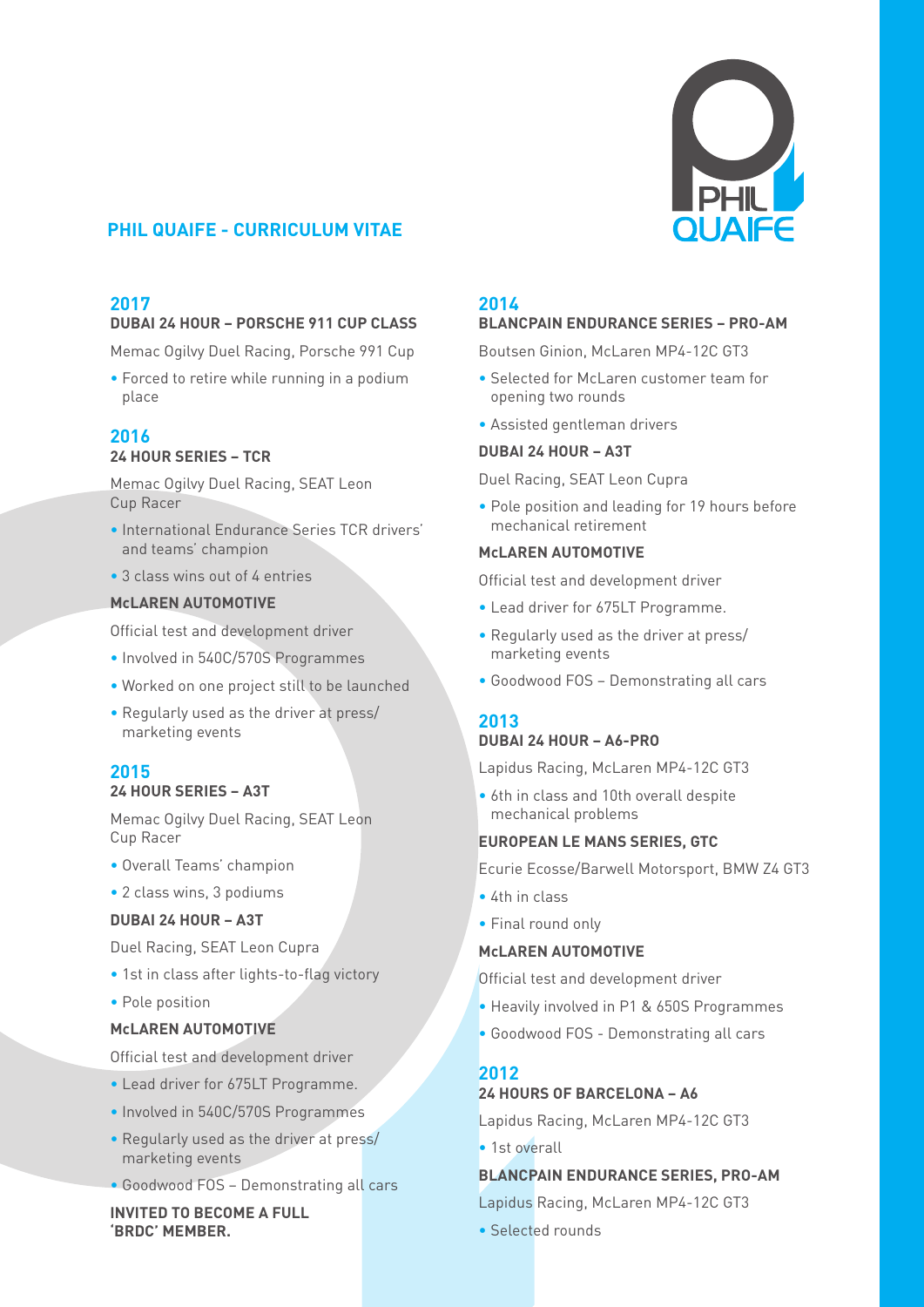

# **PHIL QUAIFE - CURRICULUM VITAE**

### **McLAREN AUTOMOTIVE**

Official test and development driver

• Heavily involved in P1 & 650S Programmes

# **2011**

# **LE MANS SERIES – GTE AM**

CRS Racing, Ferrari F430 GTE

- 1 podium
- 4th in championship

### **24 HOURS OF SPA – GTE-PRO**

VonRyan Racing, McLaren MP4-12C GT3

- Fastest time in Free Practice
- 11th in class on car's 24-hour debut

### **BLANCPAIN ENDURANCE SERIES, SILVERSTONE – GTE-PRO**

McLaren GT, McLaren MP4-12C GT3

- Out-qualified full-time McLaren factory drivers (6th)
- Up to 3rd by end of stint

### **NURBURGRING 24 HOURS – SP10 CLASS**

Bonk Motorsport, BMW M3

• DNF

#### **VLN ENDURANCE CHAMPIONSHIP – SP10 CLASS**

Bonk Motorsport, BMW M3

- Selected rounds
- 1 win, 2 podiums

### **UAE GT CHAMPIONSHIP – GTB**

MSW Racing, Porsche 997 Cup

- Helped team-mate win the championship after being drafted in for selected rounds
- 3 wins, 3 podiums

### **McLAREN AUTOMOTIVE**

Official test and development driver

• Worked as a sub-contractor on the MP4-12C Programme

### **2010**

#### **LE MANS SERIES – GT2**

CRS Racing, Ferrari F430 GT2

- 4th on debut at Paul Ricard
- 10th in GT2 championship

### **DUBAI 24 HOUR – SP3**

DXB Racing, Aston Martin V8 Vantage GT4

• Class win

### **UAE GT CHAMPIONSHIP**

MSW Racing, Porsche 997 Cup

- 1 win and 3 podiums from 4 races
- Goodwood FOS Ayrton Senna's Toleman TG183B / Ferrari 430 GT2

# **2009**

# **FIA GT3 EUROPEAN CHAMPIONSHIP**

CRS Racing, Ferrari F430 GT3

• 1 podium

### **24 HOURS OF SPA**

CRS Racing, Ferrari F430 GT2 • 6th overall, 3rd in class

### **DUBAI 24 HOUR**

DXB Racing Dubai, Aston Martin Vantage V8 • SP2 Class winner and 12th overall

# **2008**

# **PORSCHE CARRERA CUP GB**

Jota Sport, Porsche 997 GT3 Cup

- 5th in championship
- 5 podiums, 2 pole positions, 1 fastest lap

### **FIA GT3 EUROPEAN CHAMPIONSHIP**

Apex Motorsport, Jaguar XKR

• Best result of 5th at Silverstone

# **PORSCHE SUPERCUP**

Jetstream Racing, Porsche 997 GT3 Cup

• Magny Cours - Finished 8th

# **VDEV UK SERIES**

IF Motorsport, Ligier JS49 • 2 races, 2 wins